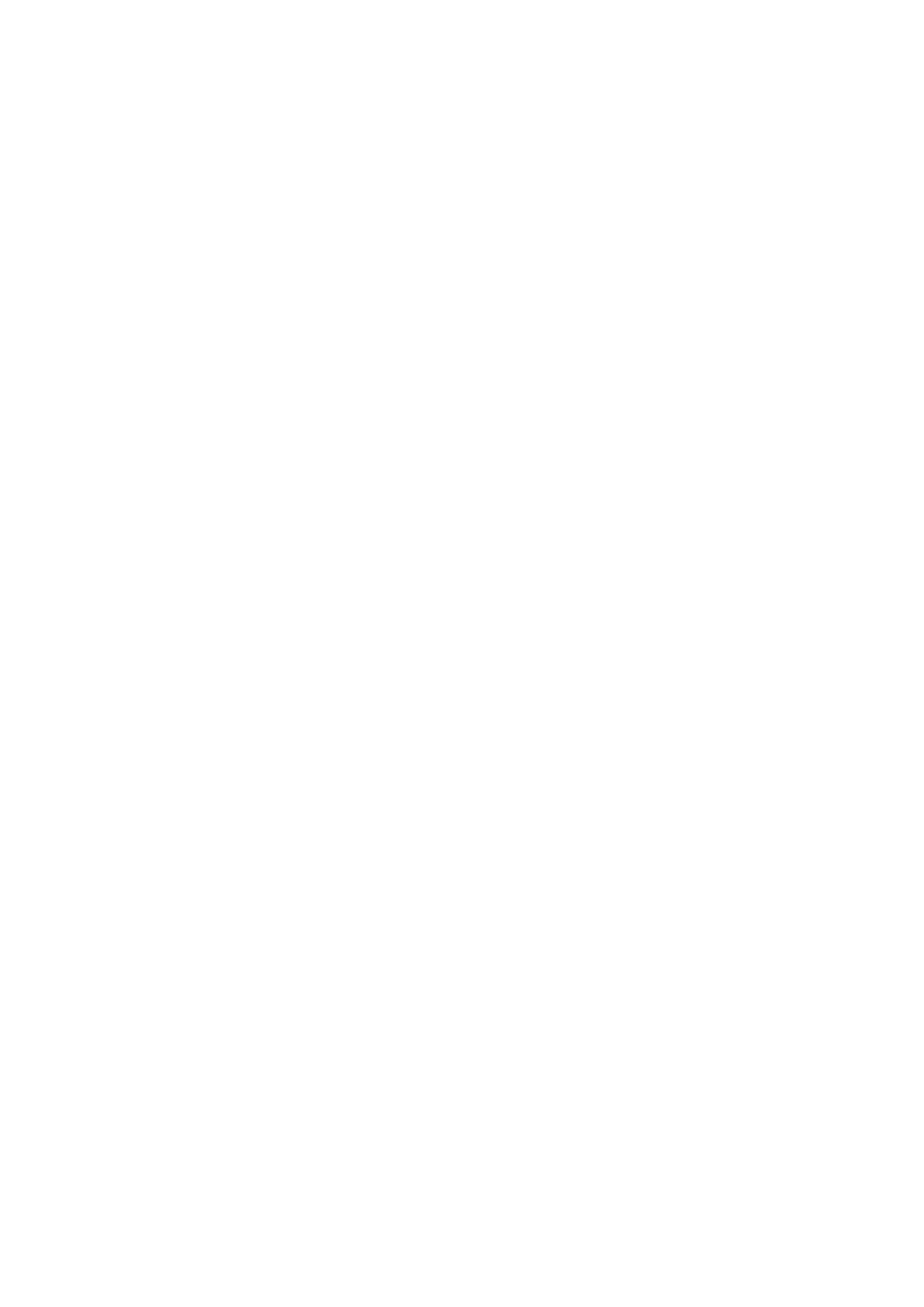

## **1 Welcome**

The chairperson opened the meeting and Deputy Chairperson V Short led the karakia.

## **2 Apologies**

Resolution number HB/2022/66

MOVED by Deputy Chairperson V Short, seconded by Member L Willis:

## **That the Hibiscus and Bays Local Board:**

**a) accept the apology from J Parfitt for connectivity issues.**

# **CARRIED**

## **3 Declaration of Interest**

There were two declarations of interest:

Chairperson G Brown declared an interest in Item 12: Hibiscus and Bays Local Grants and Multiboard Grants Round Two and Facilities Grants 2021/2022 grants allocations, with an association to No.5 (Rodney District) Squadron Air Training Corps

Member A Poppelbaum declared an interest in Item 12: Hibiscus and Bays Local Grants and Multiboard Grants Round Two and Facilities Grants 2021/2022 grants allocations, as a member of North Harbour Community Patrol and an ordinary paying member of North Shore Toy Library.

## **4 Confirmation of Minutes**

Resolution number HB/2022/67

MOVED by Member G Holmes, seconded by Member A Dunn:

#### **That the Hibiscus and Bays Local Board:**

**a) confirm the ordinary minutes of its meeting, held on Thursday, 19 May 2022, as a true and correct record.**

**CARRIED**

## **5 Leave of Absence**

There were no leaves of absence.

#### **6 Acknowledgements**

There were no acknowledgements.

## **7 Petitions**

There were no petitions.

#### **8 Deputations**

There were no deputations.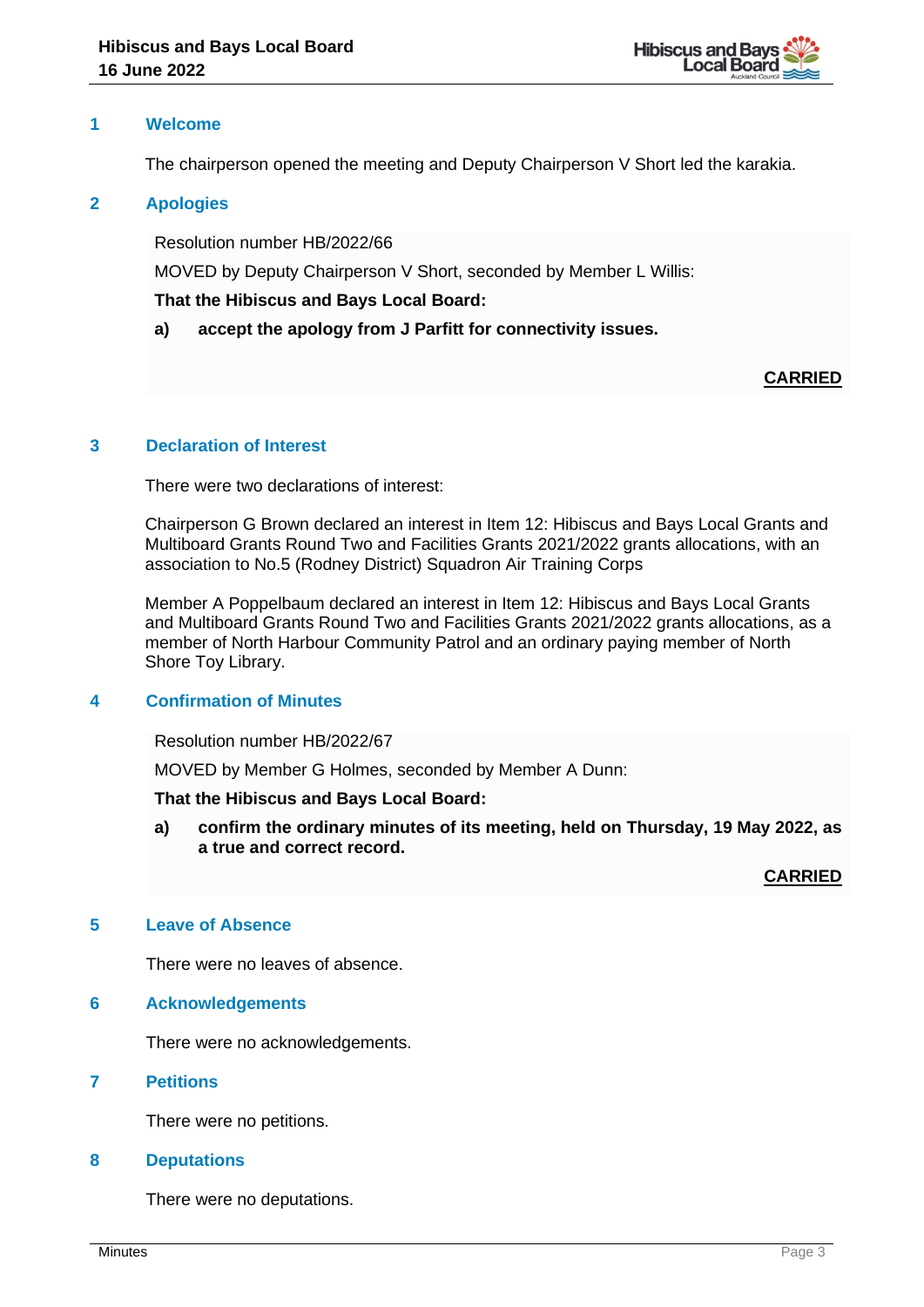

## **9 Public Forum**

There was no public forum.

## **10 Extraordinary Business**

There was no extraordinary business.

## **11 2022-23 Joint CCO Local Board Engagement Plans and 2021-22 Q3 Update**

Resolution number HB/2022/68

MOVED by Member J Fitzgerald, seconded by Member L Willis:

**That the Hibiscus and Bays Local Board:**

- **a) receive the Hibiscus and Bays Joint Council-Controlled Organisation's work programme 2021/2022 quarter three update as outlined in the relevant work programme attachment set out in Attachment A of the agenda report**
- **b) adopt the Hibiscus and Bays Joint Council-Controlled Organisations Engagement Plan 2022/2023 as set out in Attachment A of the agenda report**
- **c) note that the attachments to the Hibiscus and Bays Joint Council-Controlled Organisations Engagement Plan 2022/2023 will be updated as needed, with changes reported to the local board each quarter**
- **d) authorise the chairperson to sign the Hibiscus and Bays Joint Council-Controlled Organisations Engagement Plan 2022/2023 on behalf of the local board, alongside representatives from Auckland Transport, Tātaki Auckland Unlimited, Eke Panuku Development Auckland, and Watercare.**

**CARRIED**

## **12 Hibiscus and Bays Local Grants and Multiboard Grants Round Two and Facilities Grants 2021/2022 grants allocations**

Resolution number HB/2022/69

MOVED by Deputy Chairperson V Short, seconded by Member A Dunn:

That the Hibiscus and Bays Local Board:

**a) agree to fund, part-fund, or decline each application in Hibiscus and Bays Local Grants Round Two 2021/2022, listed in Table One:** 

#### **Table One: Hibiscus and Bays Local Grants Round Two 2021/2022 grant applications**

| <b>Application</b><br>ID | <b>Organisation</b>                                                       | <b>Requesting funding for</b>                                                 | <b>Amount</b><br>allocated                                                                                                             |
|--------------------------|---------------------------------------------------------------------------|-------------------------------------------------------------------------------|----------------------------------------------------------------------------------------------------------------------------------------|
| LG2206-201               | <b>Youth</b> in<br><b>Transition</b><br><b>Charitable</b><br><b>Trust</b> | Towards counsellor's fees<br>between 1st June 2022 and<br>30th November 2022. | \$2,000.00<br>The local board<br>considers fees<br>appropriate for<br>this request to<br>enable the<br>programme to<br>be implemented. |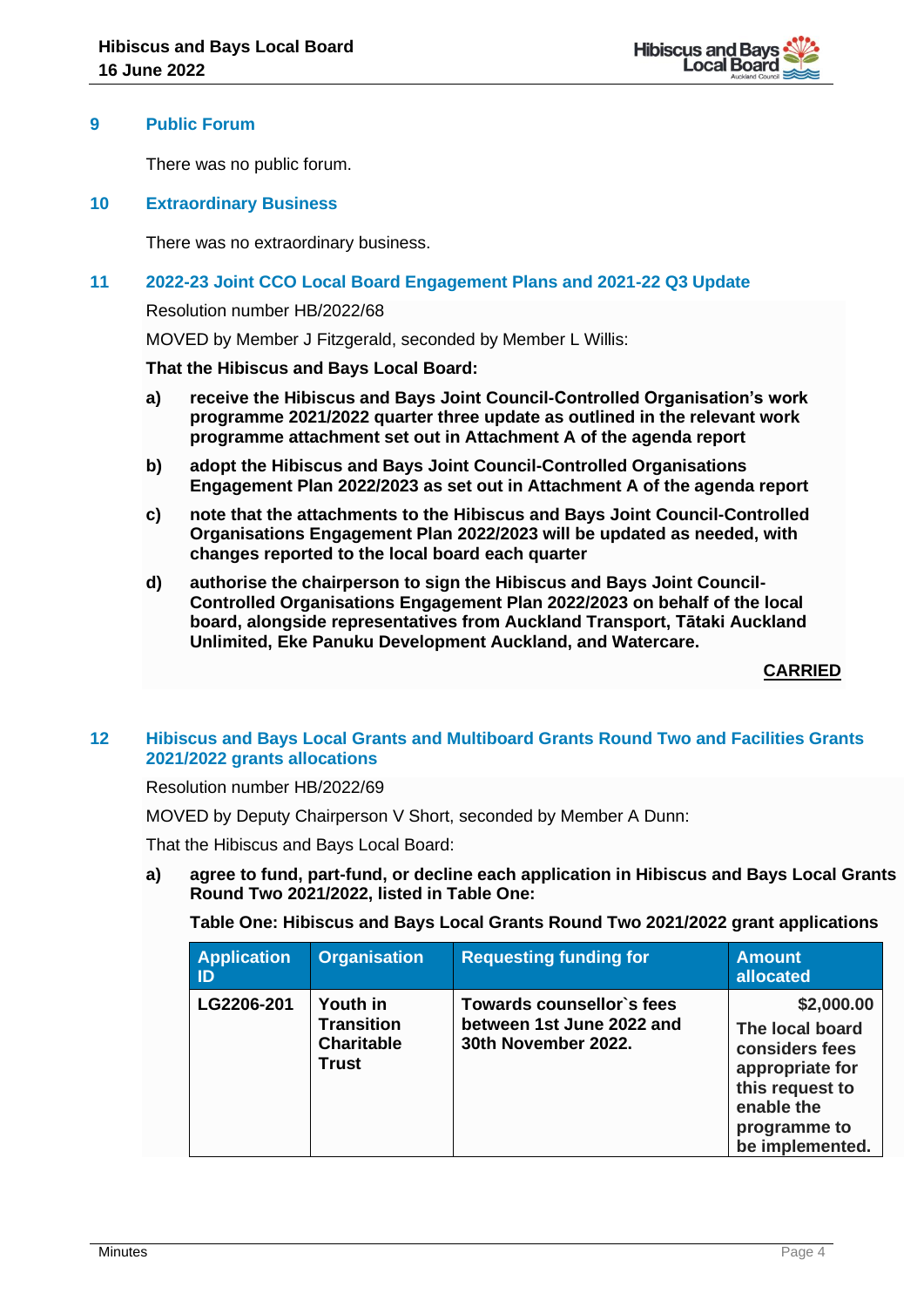

| LG2206-203 | Whangaparāoa<br><b>College</b>                                                                  | <b>Towards the Whangaparaoa</b><br><b>College Ball.</b>                                                                                                                                        | \$0<br>Ineligible as<br>applications<br>from<br>educational<br>institutions are<br>an exclusion.                                      |
|------------|-------------------------------------------------------------------------------------------------|------------------------------------------------------------------------------------------------------------------------------------------------------------------------------------------------|---------------------------------------------------------------------------------------------------------------------------------------|
| LG2206-204 | No.5 (Rodney<br>District)<br><b>Squadron Air</b><br><b>Training Corps</b>                       | Towards new uniform boots for<br>cadets.                                                                                                                                                       | \$1,000.00                                                                                                                            |
| LG2206-205 | <b>The Upside</b><br><b>Downs</b><br><b>Education</b><br><b>Trust</b>                           | <b>Towards speech and language</b><br>registered therapist's<br>professional fees for one year.                                                                                                | \$1,000.00<br>The local board<br>considers fees<br>appropriate for<br>this request to<br>enable the<br>services to be<br>implemented. |
| LG2206-206 | <b>East Coast</b><br><b>Bays</b><br><b>Community</b><br>Project<br>Incorporated                 | Towards expenses for the<br>activities of the groups like<br>printing, equipment, materials<br>and catering.                                                                                   | \$0<br>Decline due to<br>oversubscribed<br>round.                                                                                     |
| LG2206-207 | <b>Tracy</b><br><b>Anderson</b>                                                                 | <b>Towards reimbursement of</b><br>costs of debris removal,<br>mulching, ecological weed<br>control, compost, plants,<br>landscaper fees and GST<br>component for work on<br>Malter's Reserve. | \$0<br><b>Decline as staff</b><br>will work with<br>the individual<br>and fund via the<br>parks budget.                               |
| LG2206-208 | <b>Hibiscus Coast</b><br><b>Community</b><br><b>Patrol</b><br><b>Charitable</b><br><b>Trust</b> | <b>Towards costs of planning</b><br>consultation and stage one<br>street cameras installation.                                                                                                 | \$10,000.00                                                                                                                           |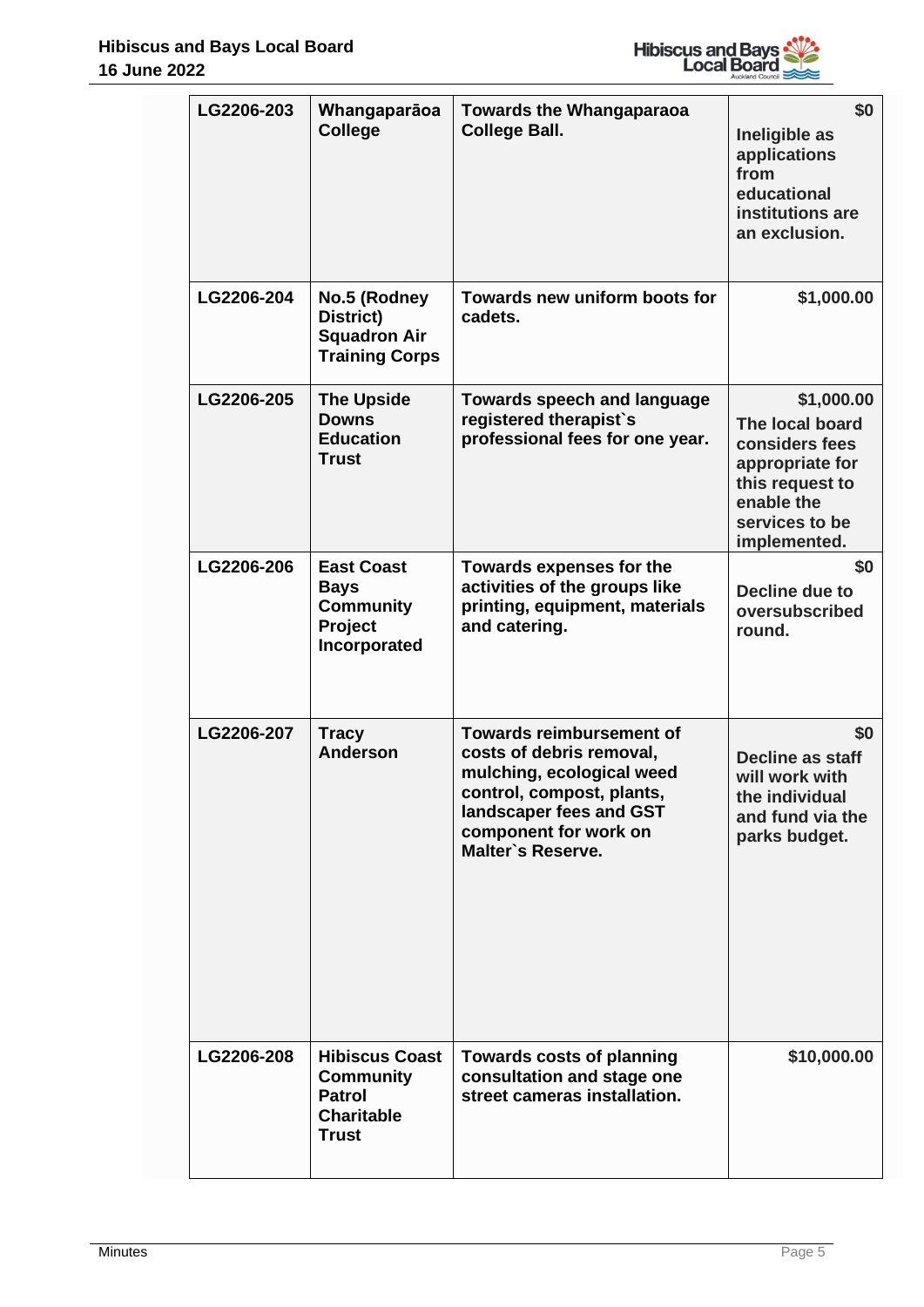

|  | LG2206-209 | <b>Friends of</b><br><b>Okura Bush</b><br>Incorporated                                                          | Towards cutting of track for<br>new trapline.                                                                                                                          | \$1,000.00                                                                                                                               |
|--|------------|-----------------------------------------------------------------------------------------------------------------|------------------------------------------------------------------------------------------------------------------------------------------------------------------------|------------------------------------------------------------------------------------------------------------------------------------------|
|  | LG2206-215 | <b>Mairangi Arts</b><br><b>Centre Trust</b>                                                                     | Towards costs of marketing,<br>resources, equipment and<br>professional fees for<br>organising the Matariki<br>exhibition between 2nd June<br>2022 and 18th July 2022. | \$2,000.00<br><b>Tagged to</b><br>marketing,<br>resources, and<br>equipment<br>costs.                                                    |
|  | LG2206-216 | Rodney<br>Neighbourhoo<br>d Support<br>Incorporated                                                             | <b>Towards informational letter</b><br>box fliers.                                                                                                                     | \$2,138.40                                                                                                                               |
|  | LG2206-217 | <b>Centennial</b><br><b>Park Bush</b><br><b>Society</b>                                                         | <b>Towards replacement and</b><br>installation of bronze penguin<br>statue in Campbells Bay.                                                                           | \$1,000.00                                                                                                                               |
|  | LG2206-218 | <b>Auckland</b><br>Paraplegic and<br><b>Physically</b><br><b>Disabled</b><br><b>Association</b><br>Incorporated | <b>Towards wages of sport</b><br>development officer and junior<br>development officer for<br>organized events.                                                        | \$500.00<br>The local board<br>considers<br>wages<br>appropriate for<br>this request to<br>enable the<br>programme to<br>be implemented. |
|  | LG2206-220 | Coast<br><b>Community</b><br><b>Trust</b>                                                                       | <b>Towards community meals and</b><br>food serving equipment<br>between 12th June 2022 and<br>13th November 2022.                                                      | \$2,000.00                                                                                                                               |
|  | LG2206-221 | <b>Coast Youth</b><br><b>Community</b><br><b>Trust</b><br>Incorporated                                          | <b>Towards overall operational</b><br>costs to run the Mentoring<br>Programme.                                                                                         | \$2,000.00<br>The local board<br>considers<br>operational<br>costs<br>appropriate for<br>this request to<br>enable the                   |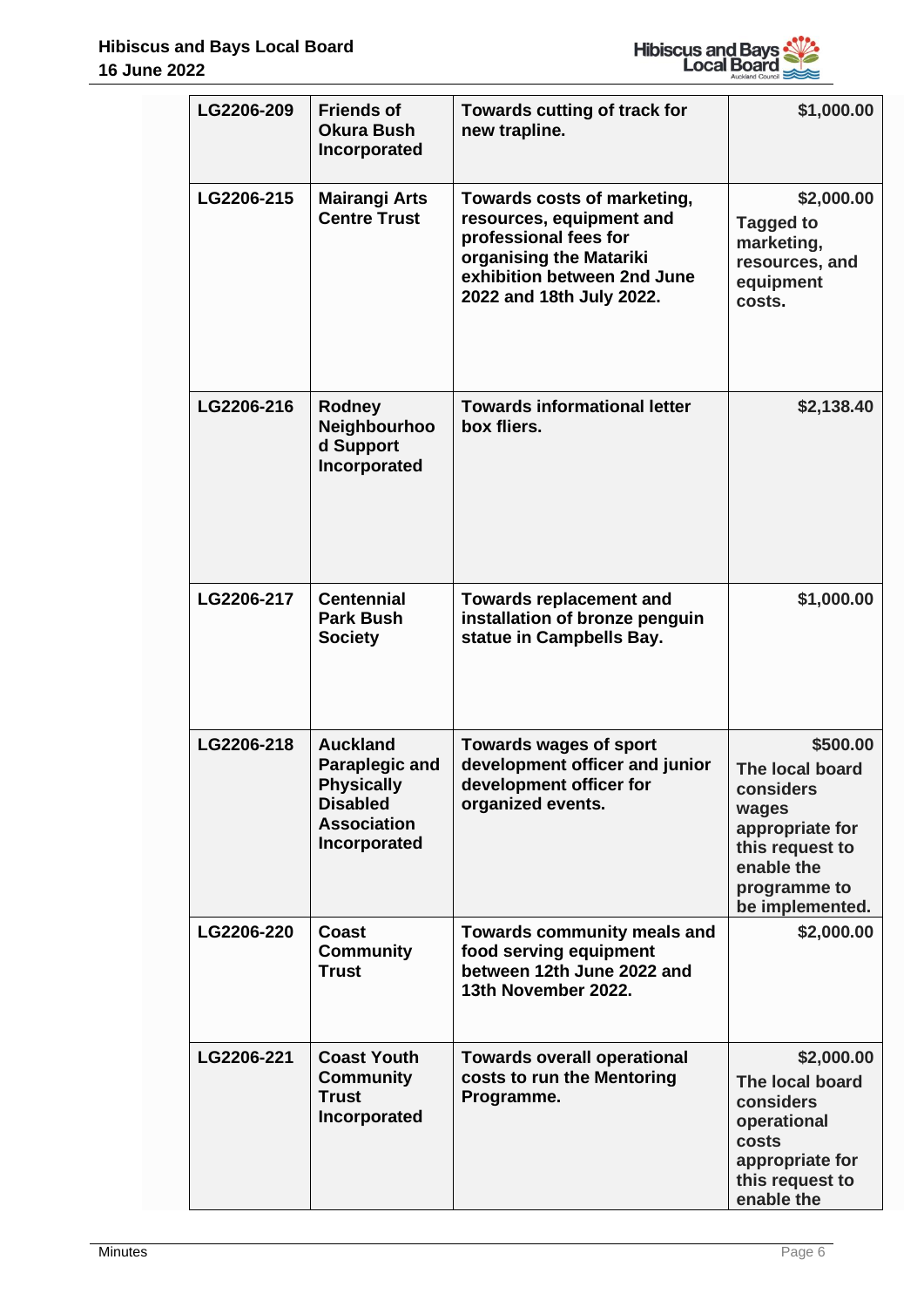

|  |            |                                                                           |                                                                                                                                                                                        | programme to<br>be implemented.                                                                                                                                             |
|--|------------|---------------------------------------------------------------------------|----------------------------------------------------------------------------------------------------------------------------------------------------------------------------------------|-----------------------------------------------------------------------------------------------------------------------------------------------------------------------------|
|  | LG2206-223 | Silverdale and<br><b>Districts</b><br><b>Historical</b><br><b>Society</b> | Towards re-piling and<br>associated repair work of the<br>Parsonage and Neville House.                                                                                                 | \$10,000.00<br>The local board<br>recommends<br>applications<br>with physical<br>works to apply<br>through the<br>local board<br>facilities grant<br>fund in the<br>future. |
|  | LG2206-224 | <b>Hibiscus Coast</b><br><b>Youth Council</b><br>Incorporated             | Towards the wages of<br>programme manager, interns,<br>new basketball hoop and rental<br>costs between the period of 1st<br>June 2022 till 31st December<br>2022.                      | \$2,000.00<br>Tagged to new<br>basketball hoop<br>and rental costs.                                                                                                         |
|  | LG2206-225 | <b>Silverdale</b><br><b>Business</b><br><b>Association</b>                | <b>Towards the surveying</b><br>services for a shared river<br>pathway.                                                                                                                | \$0<br>Decline as the<br>land proposed<br>for the shared<br>pathway is<br>public.                                                                                           |
|  | LG2206-228 | <b>Pacific</b><br>Integrated<br><b>Foundation</b><br><b>Trust</b>         | Towards venue hire,<br>administration, project co-<br>ordinators fees and contractors<br>costs for the Fiafia Matariki<br><b>Festival between 1st June 2022</b><br>and 23rd June 2022. | \$3,000.00<br><b>Tagged to venue</b><br>hire and<br>contractor<br>costs.                                                                                                    |

 $\mathbf{I}$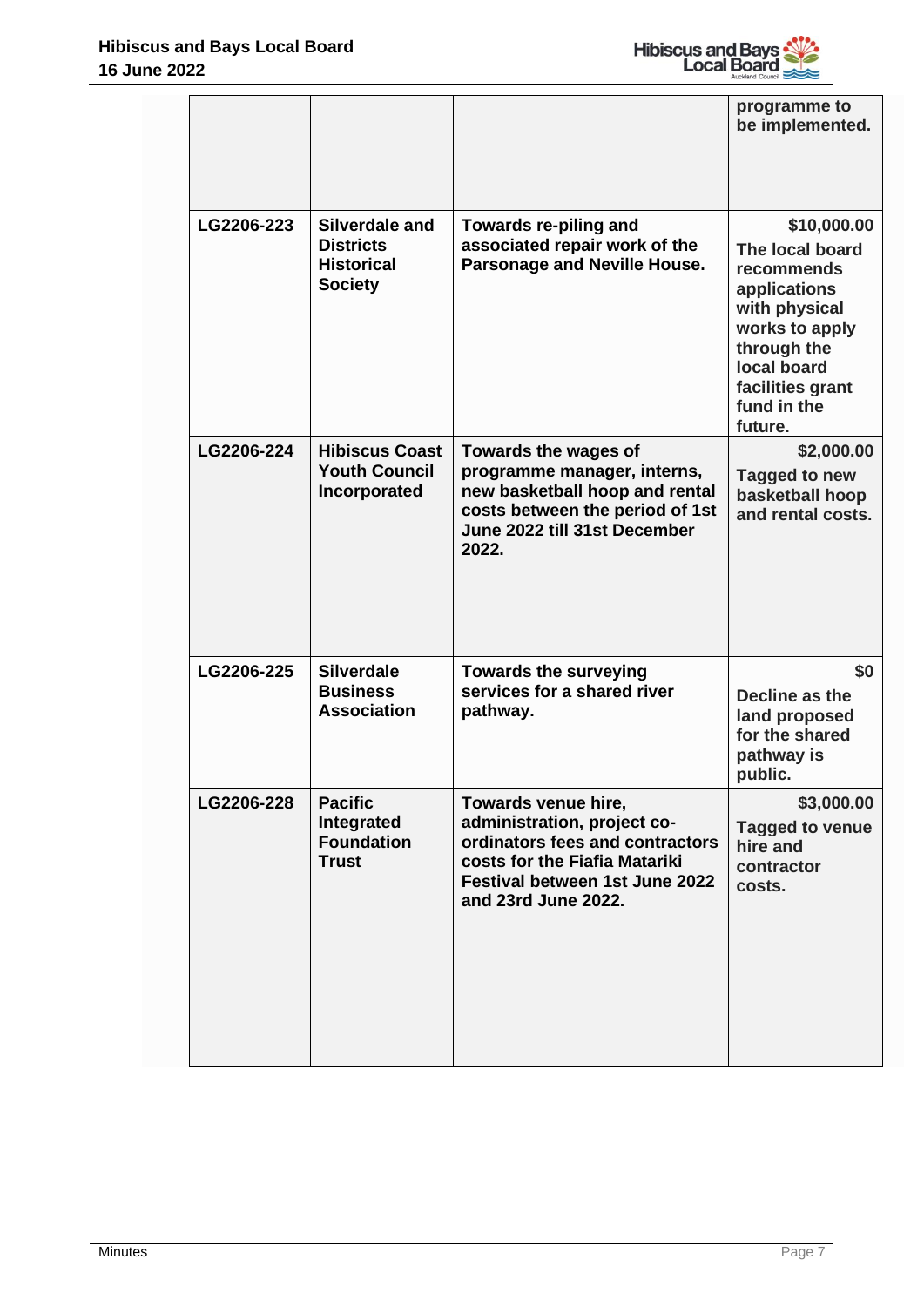

| LG2206-230 | Awatuna Sea<br><b>Scouts Group</b><br>under the<br>umbrella of<br>"The Scout<br><b>Association of</b><br><b>New Zealand"</b> | Towards replacing the larger<br>old sailing yacht.                                                                                                                                             | \$0<br>Ineligible.                                                                                                                                     |
|------------|------------------------------------------------------------------------------------------------------------------------------|------------------------------------------------------------------------------------------------------------------------------------------------------------------------------------------------|--------------------------------------------------------------------------------------------------------------------------------------------------------|
| LG2206-231 | <b>Estuary Arts</b><br><b>Charitable</b><br><b>Trust</b>                                                                     | Towards strategy, planning,<br>design, development and<br>launch of an upgraded website<br>between 1st June 2022 and 1st<br>September 2022.                                                    | \$0<br>Decline as the<br>group has two<br>applications in<br>this round, with<br>this one a lower<br>priority.                                         |
| LG2206-232 | Whangaparaoa<br><b>Community</b><br><b>Patrol</b><br><b>Charitable</b><br>Trust                                              | <b>Towards consulting fees for</b><br>installation of street cameras<br>for Whangaparaoa Peninsula.                                                                                            | \$2,500.00                                                                                                                                             |
| LG2206-233 | Youthline<br><b>Auckland</b><br>charitable<br><b>Trust</b>                                                                   | Towards professional fees of<br>staff who training and support<br>volunteers.                                                                                                                  | \$1,000.00<br>The local board<br>considers<br>professional<br>fees appropriate<br>for this request<br>to enable the<br>programme to<br>be implemented. |
| LG2206-235 | <b>East Coast</b><br><b>Bays</b><br><b>Association</b><br><b>Football Club</b><br>Incorporated                               | Towards fees of the director,<br>assistant coach and affiliation<br>fees for junior development<br>between 1st June 2022 and 21<br>Feb 2023.                                                   | \$0<br>Decline due to<br>oversubscribed<br>round.                                                                                                      |
| LG2206-236 | <b>Hestia Rodney</b><br><b>Women's</b><br>Refuge<br>Incorporated                                                             | <b>Towards costs of volunteer</b><br>training, co-ordinators wages<br>and three celebratory events<br>including Christmas party for<br>volunteers between 1st July<br>2022 and 30th June 2023. | \$3,000.00<br><b>Tagged to</b><br>volunteer<br>training, and<br>three<br>celebratory<br>events.                                                        |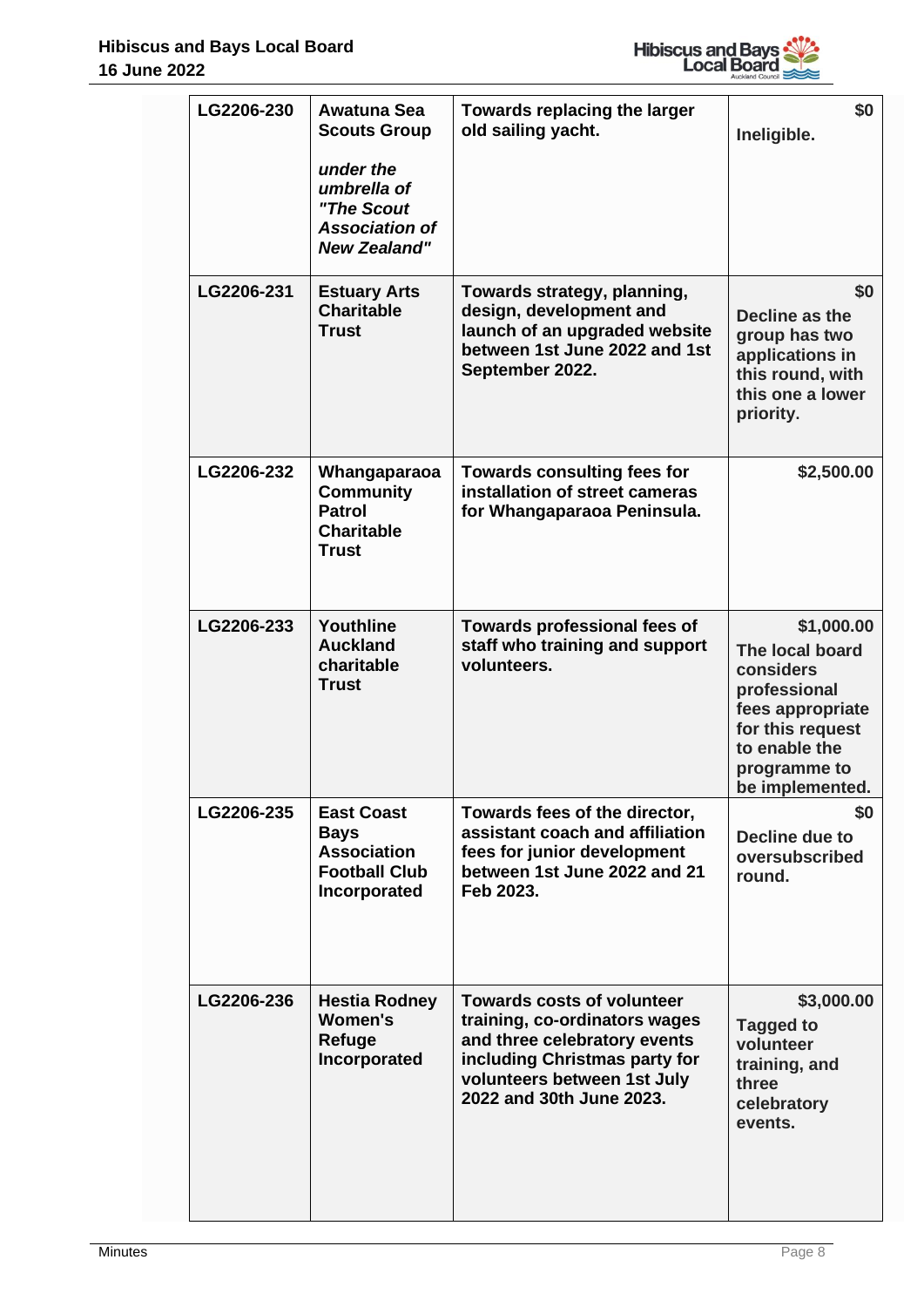

| LG2206-237 | <b>Feeling Fab</b><br><b>Charitable</b><br><b>Trust</b>                                                  | Towards the items, food and<br>materials for participants of the<br><b>Wellness Day Programme.</b>                                                                                                                                     | \$1,000.00                                        |
|------------|----------------------------------------------------------------------------------------------------------|----------------------------------------------------------------------------------------------------------------------------------------------------------------------------------------------------------------------------------------|---------------------------------------------------|
| LG2206-238 | <b>Marist North</b><br><b>Harbour Rugby</b><br>and Sports<br><b>Club</b><br>Incorporated                 | Towards wages of<br>administration manager and<br>rugby balls.                                                                                                                                                                         | \$1,000.00<br>Tagged to rugby<br>balls.           |
| LG2206-239 | <b>Hibiscus Coast</b><br><b>Grandparents</b><br><b>Parenting</b><br><b>Grandchildren</b><br>Incorporated | Towards sponsoring costs of<br>families attending Coffee<br><b>Groups, Easter events, Snow</b><br><b>Planet recreation, Mid-Winter &amp;</b><br>Christmas party, fuel vouchers,<br>Venue Hire, food parcels and<br>co-ordinators fees. | \$<br>6,000.00                                    |
| LG2206-240 | <b>North Shore</b><br><b>Budget Service</b><br>Incorporated                                              | <b>Towards covering costs of</b><br>training materials for four<br>volunteers.                                                                                                                                                         | \$<br>2,000.00                                    |
| LG2206-241 | <b>North Shore</b><br><b>Community</b><br><b>Toy Library</b><br>Incorporated                             | Towards wages of the casual<br>staff.                                                                                                                                                                                                  | \$0<br>Decline due to<br>oversubscribed<br>round. |
| LG2206-242 | <b>Silverdale</b><br><b>Business</b><br><b>Association</b>                                               | Towards costs of the Mural's<br>initial design, painting material<br>and artist's fees.                                                                                                                                                | \$0<br>Decline due to<br>oversubscribed<br>round. |
| LG2206-243 | <b>Centrestage</b><br><b>Theatre</b><br>Company<br>(Orewa) Inc                                           | <b>Towards replacement of</b><br>curtains in foyer of Centrestage<br>Theatre.                                                                                                                                                          | \$1,000.00                                        |
| LG2206-245 | <b>New Zealand</b><br><b>Council of</b><br><b>Victim Support</b><br><b>Groups</b><br>Incorporated        | <b>Towards local Service</b><br>Coordinator's operational<br>costs.                                                                                                                                                                    | \$0<br>Decline due to<br>oversubscribed<br>round. |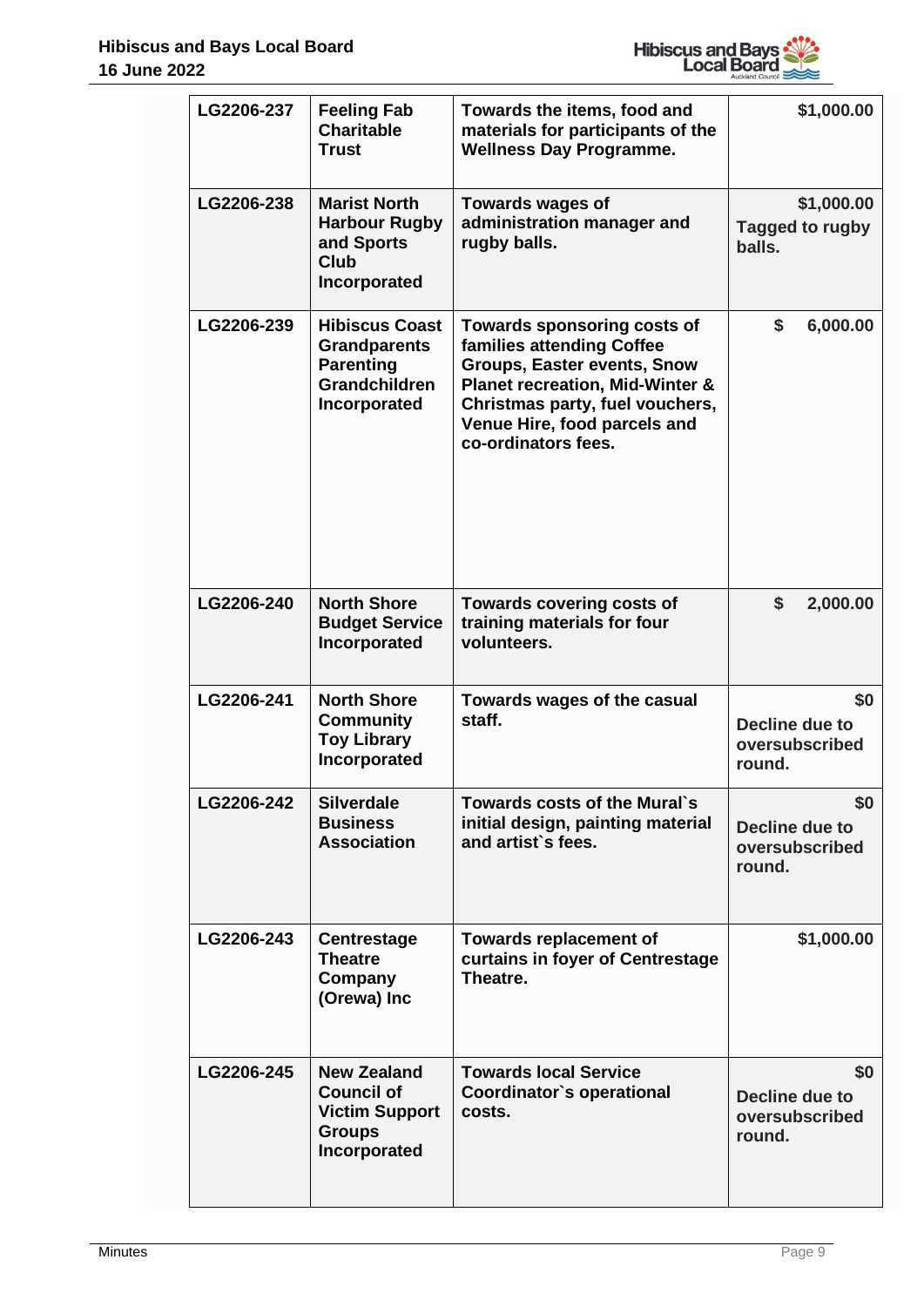

| LG2206-246 | <b>Badminton</b><br><b>New Zealand</b><br>Incorporated                                                                                                            | <b>Towards venue hire of</b><br><b>Badminton North Harbour for</b><br>the North Island Inter-<br><b>Association competition on 4th</b><br><b>June 2022.</b>         | \$0<br>Decline due to<br>oversubscribed<br>round.                                                                                                                              |
|------------|-------------------------------------------------------------------------------------------------------------------------------------------------------------------|---------------------------------------------------------------------------------------------------------------------------------------------------------------------|--------------------------------------------------------------------------------------------------------------------------------------------------------------------------------|
| LG2206-247 | <b>Manly Park</b><br><b>Seniors Tennis</b><br><b>Club</b><br>Incorporated                                                                                         | <b>Towards outdoor carpet</b><br>replacement.                                                                                                                       | \$<br>7,026.73<br>The local board<br>recommends<br>applications<br>with physical<br>works to apply<br>through the<br>local board<br>facilities grant<br>fund in the<br>future. |
| LG2206-248 | <b>Auckland King</b><br><b>Tides Initiative</b><br>under the<br>umbrella of<br>"The Institution<br>of Professional<br><b>Engineers New</b><br><b>Zealand Inc"</b> | Towards the design,<br>production and installation of<br>the Coast Snap device and<br>signage at Orewa beach.                                                       | \$0<br>Decline.<br><b>Suggest</b><br>applicant works<br>with council<br>staff to seek<br>funding via<br>annual work<br>programme.                                              |
| LG2206-249 | <b>Long Bay</b><br><b>Okura Great</b><br><b>Park Society</b><br>Incorporated                                                                                      | <b>Towards costs of filming</b><br>expert, production fees,<br>photographer's fees, printing<br>signage and educational flyers<br>for community days.               | \$3,000.00<br><b>Conditional on</b><br>receiving a film<br>permit (inclusive<br>of regional<br>parks<br>conditions).                                                           |
| LG2206-250 | <b>Estuary Arts</b><br><b>Charitable</b><br><b>Trust</b>                                                                                                          | <b>Towards costs of the directors</b><br>fee, stage set-up, venue hire,<br>and chairs hire for the arts<br>production between 1st July<br>2022 and 7th August 2022. | \$3,000.00<br><b>Tagged to stage</b><br>set-up, venue<br>hire and chairs<br>hire.                                                                                              |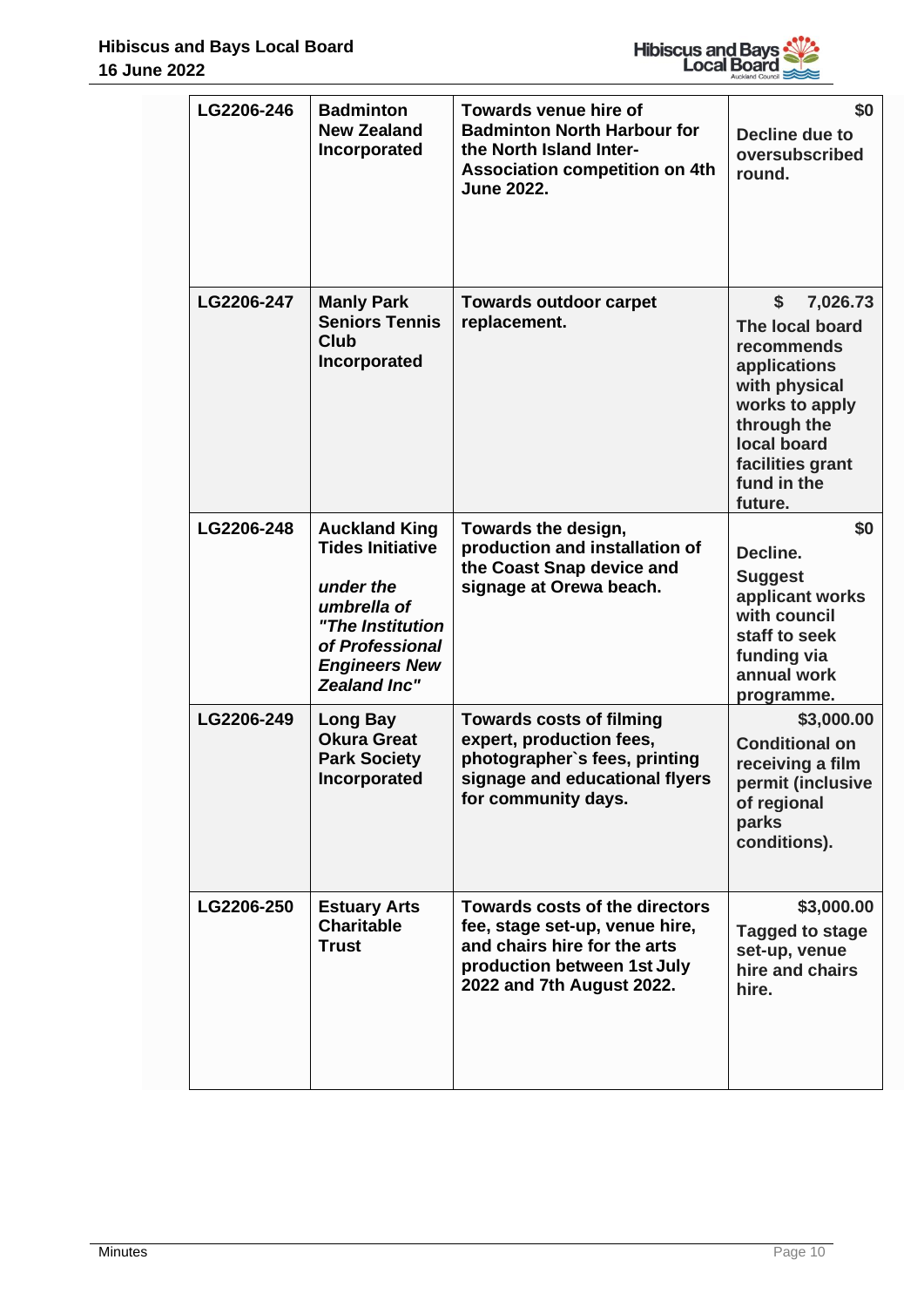

|  | LG2206-251   | Torbay<br><b>Business</b><br><b>Association</b><br>Incorporated | <b>Towards Torbay Village</b><br>footpath signs and security<br>survey report.                                                                                                   | \$3,000.00                                                                                      |
|--|--------------|-----------------------------------------------------------------|----------------------------------------------------------------------------------------------------------------------------------------------------------------------------------|-------------------------------------------------------------------------------------------------|
|  | LG2206-252   | <b>YMCA North</b><br>Incorporated                               | Towards the new low ropes<br>course at Shakespeare Lodge.                                                                                                                        | \$2,000.00                                                                                      |
|  | LG2206-253   | <b>Hibiscus Coast</b><br><b>Softball Club</b><br>Incorporated   | Towards contractors wages,<br>trophies, school co-ordinators<br>wages, coach's fees, first aid<br>kits marketing material and<br>signage for softball<br>development and growth. | \$2,000.00<br><b>Tagged to</b><br><b>Trophies, first</b><br>aid kits, signage<br>and marketing. |
|  | <b>Total</b> |                                                                 |                                                                                                                                                                                  | \$77,165.13                                                                                     |

**b) agree to fund, part-fund or decline each application received in Hibiscus and Bays Multiboard Grants Round Two 2021/2022, listed in Table Two:**

# **Table Two: Multiboard Grants Round Two 2021/2022 grant applications**

| <b>Application</b><br>ID | <b>Organisation</b>                                       | <b>Requesting funding for</b>                                                                                                                                                          | <b>Amount allotted</b> |
|--------------------------|-----------------------------------------------------------|----------------------------------------------------------------------------------------------------------------------------------------------------------------------------------------|------------------------|
| MB2022-202               | <b>Re-Creators</b><br><b>Charitable</b><br>Trust          | <b>Towards free or subsidised</b><br>classes of Community<br><b>Upcycling DIY Workshops in</b><br>various locations in Auckland<br>(June 2022 - March 2023).                           | \$1,000.00             |
| MB2022-214               | <b>North Harbour</b><br><b>Community</b><br><b>Patrol</b> | Towards resources for mobile<br>crime prevention patrols in<br>suburbs in Devonport-<br><b>Takapuna, Hibiscus and Bays,</b><br>Kaipātiki, and Upper Harbour<br>(June 2022 - May 2023). | \$2,000.00             |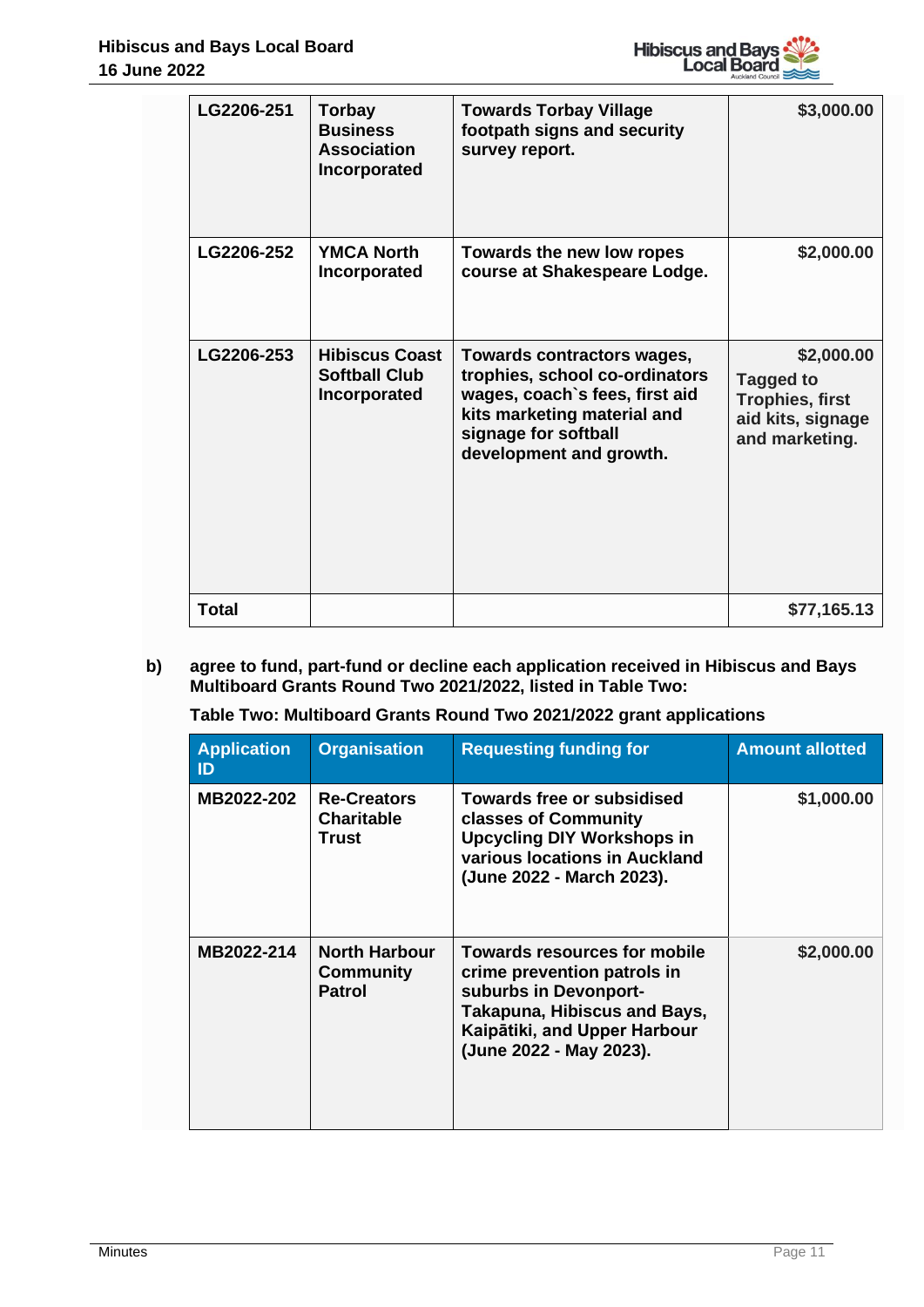

|  | MB2022-215 | <b>The Reading</b><br><b>Revolution</b>                               | Towards wages of the manager<br>delivering the "Readers<br>Leaders programme"                                                                                                                                                                                 | \$1,000.00<br>The local board<br>considers<br>wages<br>appropriate for<br>this request to<br>enable the<br>programme to<br>be implemented. |
|--|------------|-----------------------------------------------------------------------|---------------------------------------------------------------------------------------------------------------------------------------------------------------------------------------------------------------------------------------------------------------|--------------------------------------------------------------------------------------------------------------------------------------------|
|  | MB2022-220 | <b>Bellyful New</b><br><b>Zealand Trust</b>                           | Towards meal production,<br>volunteer support, and delivery<br>costs in Auckland (June 2022 -<br>December 2023).                                                                                                                                              | \$1,000.00                                                                                                                                 |
|  | MB2022-229 | <b>The StarJam</b><br><b>Charitable</b><br><b>Trust</b>               | Towards the workshops costs<br>of tutor fees, venue hire, tutor<br>and volunteer training, regional<br>programme coordinator's<br>salary and equipment between<br>1st June 2022 to 31st<br>December 2022.                                                     | \$1,000.00<br><b>Tagged to venue</b><br>hire, and tutor<br>and volunteer<br>training.                                                      |
|  | MB2022-232 | <b>Garden to</b><br><b>Table Trust</b>                                | Towards the salary, mileage<br>and home office costs of three<br>regional coordinators of the<br>"Garden to Table Food<br><b>Education Programme".</b>                                                                                                        | \$1,000.00                                                                                                                                 |
|  | MB2022-233 | Aotearoa<br><b>Multicultural</b><br><b>Families</b><br><b>Society</b> | <b>Towards organized walking</b><br>programme for families at<br>different local trails, parks, and<br>beaches in Devonport,<br><b>Takapuna, Mission Bay, East</b><br><b>Coast Bays, Unsworth Heights,</b><br>and Hobsonville (July 2022 -<br>December 2022). | \$0<br>Decline due to<br>oversubscribed<br>round.                                                                                          |
|  | MB2022-236 | <b>Big Buddy</b><br><b>Mentoring</b><br><b>Trust</b>                  | <b>Towards operational costs</b><br>(such as wages, rent, transport,<br>equipment) to recruit volunteer<br>mentors for young boys with<br>no father in their lives in<br><b>Auckland (September 2022 -</b><br>September 2023).                                | \$2,000.00<br>The local board<br>considers<br>wages<br>appropriate for<br>this request to<br>enable the<br>programme to<br>be implemented. |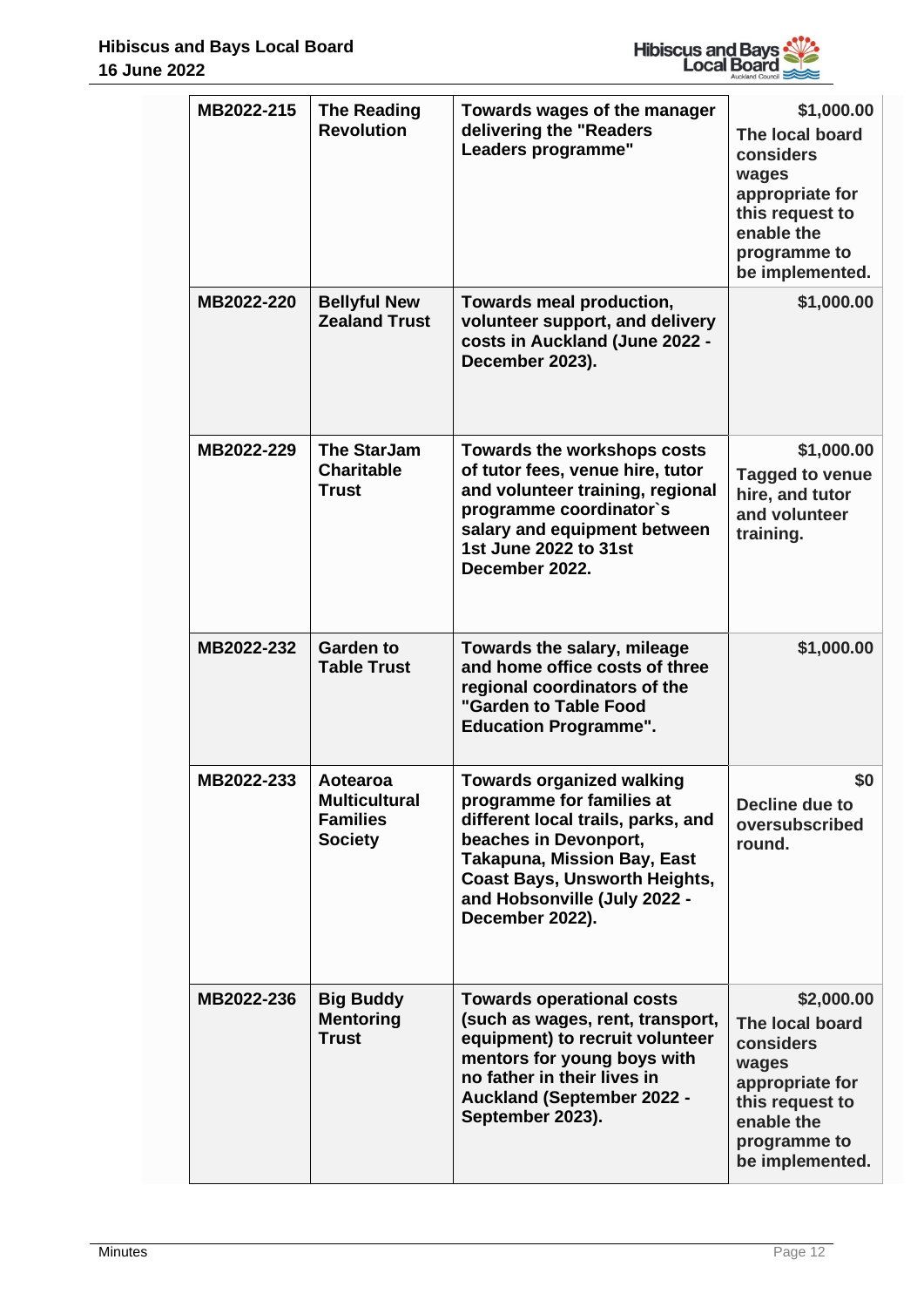

|  | MB2022-237   | <b>Pet Refuge</b><br><b>New Zealand</b><br><b>Charitable</b><br><b>Trust</b> | <b>Towards administration costs</b><br>for the Pet Refuge shelter in<br><b>Rosedale Auckland (June 2022</b><br>- December 2022).                                                                                        | \$2,000.00<br>The local board<br>considers<br>administration<br>costs<br>appropriate for<br>this request to<br>support the<br>local shelter. |
|--|--------------|------------------------------------------------------------------------------|-------------------------------------------------------------------------------------------------------------------------------------------------------------------------------------------------------------------------|----------------------------------------------------------------------------------------------------------------------------------------------|
|  | MB2022-244   | <b>PHAB</b><br><b>Association</b><br>(Auckland)<br>Incorporated              | Towards the costs of youth<br>worker wages, project<br>coordination, external<br>facilitation and administration<br>fees to run 12 weekly<br>recreational programmes<br>between 6 June 2022 to 10<br><b>March 2023.</b> | \$1,000.00<br>The local board<br>considers<br>wages<br>appropriate for<br>this request to<br>enable the<br>programme to<br>be implemented.   |
|  | MB2022-260   | <b>Glass Ceiling</b><br><b>Arts Collective</b><br>Limited                    | Towards the wages and<br>professional fees of three<br>teachers, a support person, a<br>creative director, a producer,<br>one film editor and a<br>photographer for two days<br>workshop.                               | \$0<br>Decline due to<br>oversubscribed<br>round.                                                                                            |
|  | <b>Total</b> |                                                                              |                                                                                                                                                                                                                         | \$12,000.00                                                                                                                                  |

**c) agree to fund, part-fund or decline each application received in the Hibiscus and Bays Facilities Grant round 2022, listed in Table Three:**

**Table Three: Facilitation Grant 2022 grant applications**

| <b>Application</b><br>ID | <b>Organisation</b>                           | <b>Requesting funding for</b>                                                                                                                                                    | <b>Amount allocated</b>                                 |
|--------------------------|-----------------------------------------------|----------------------------------------------------------------------------------------------------------------------------------------------------------------------------------|---------------------------------------------------------|
| <b>HBLB FG-</b><br>2201  | <b>Gulf Harbour</b><br><b>School</b>          | <b>Towards playground</b><br>equipment.                                                                                                                                          | <b>SO</b><br>Decline due to<br>oversubscribed<br>round. |
| <b>HBLB FG-</b><br>2202  | Coastguard<br><b>Hibiscus</b><br>Incorporated | Towards refitting costs of the<br>crew headquarters with<br>aluminium windows, doors,<br>kitchen, painting, electrical<br>works, hireage, carpentry,<br>roof framing and labour. | \$30,000.00                                             |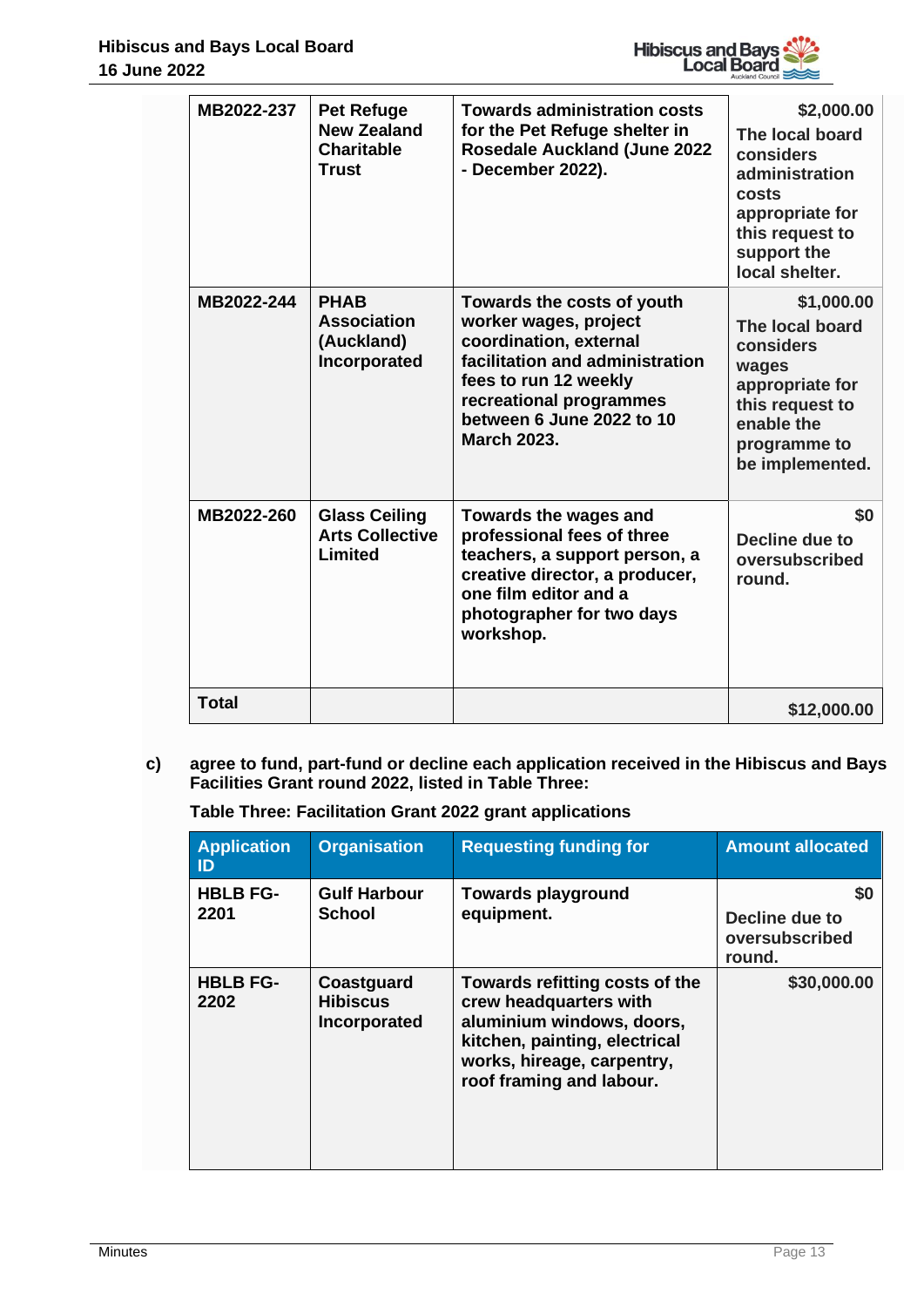

| <b>HBLB FG-</b><br>2203 | <b>Torbay Lawn</b><br><b>Tennis Club</b><br>Incorporated                                                                          | <b>Towards replacement of three</b><br>tennis court surfaces.                                                    | \$30,000.00                                              |
|-------------------------|-----------------------------------------------------------------------------------------------------------------------------------|------------------------------------------------------------------------------------------------------------------|----------------------------------------------------------|
| <b>HBLB FG-</b><br>2205 | Whangaparaoa<br><b>Playcentre</b><br>Incorporated                                                                                 | <b>Towards laying a concrete</b><br>bike track.                                                                  | \$0<br><b>Decline due to</b><br>oversubscribed<br>round. |
| <b>HBLB FG-</b><br>2207 | <b>Mairangi Bay</b><br><b>Tennis Club</b><br>Incorporated                                                                         | <b>Towards replacing fencing</b><br>and security gates with new<br>line wires and PVC coated<br>chain link mesh. | \$0<br>Decline due to<br>oversubscribed<br>round.        |
| <b>HBLB FG-</b><br>2208 | <b>Netball North</b><br><b>Harbour</b><br>Incorporated                                                                            | Towards floodlighting at the<br><b>Hibiscus Coast Netball</b><br>Centre.                                         | \$30,000.00                                              |
| <b>HBLB FG-</b><br>2209 | <b>Silverdale</b><br><b>Squash Club</b><br>Incorporated                                                                           | Towards a key access control<br>system which includes key<br>tags, software and<br>installation.                 | \$15,000.00                                              |
| <b>HBLB FG-</b><br>2210 | <b>Orewa Surf Life</b><br><b>Saving Club</b><br>Incorporated                                                                      | <b>Towards the project</b><br>management consultancy<br>services costs                                           | \$20,000.00                                              |
| <b>HBLB FG-</b><br>2211 | <b>YMCA North</b><br>Incorporated                                                                                                 | Towards a feasibility study's<br>consultancy fees for the<br>Shakespeare Lodge upgrade<br>to 130 beds.           | \$25,000.00                                              |
| <b>HBLB FG-</b><br>2212 | <b>East Coast</b><br><b>Bays Cricket</b><br>Incorporated                                                                          | <b>Towards repair of Cricket</b><br><b>Sightscreens</b>                                                          | \$0<br>Decline due to<br>oversubscribed<br>round.        |
| <b>HBLB FG-</b><br>2213 | <b>Hibiscus Coast</b><br>Anglican<br><b>Parish</b><br>under the<br>umbrella of<br>"The Anglican<br>Diocese of<br><b>Auckland"</b> | <b>Towards St Chad's Hall</b><br>rebuild in Orewa.                                                               | \$0<br><b>Decline due to</b><br>oversubscribed<br>round. |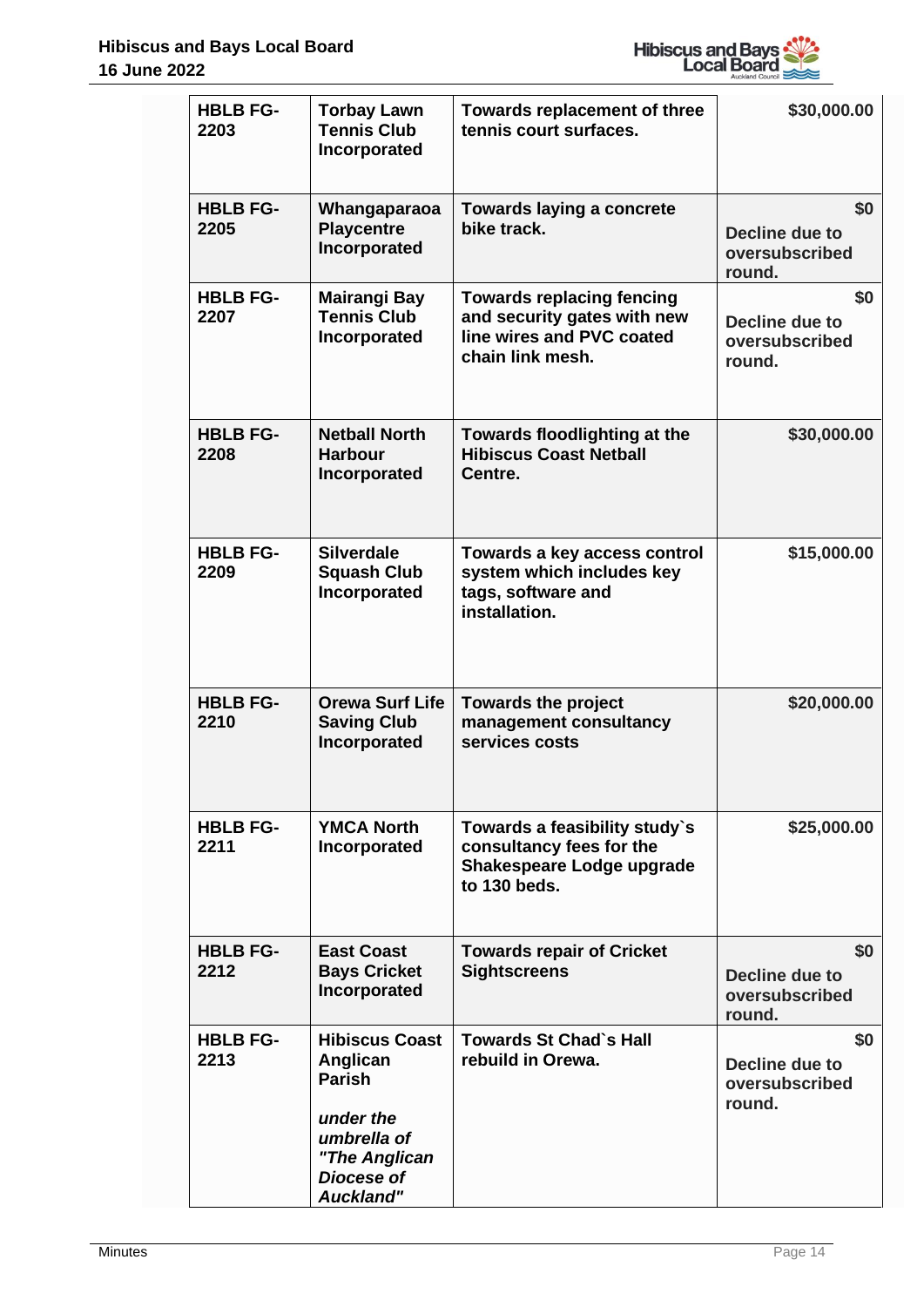

| <b>HBLB FG-</b><br>2214 | Waiwera<br><b>Property</b><br><b>Owners and</b><br><b>Residents</b><br><b>Association</b> | Towards the cost of bins,<br>trailer, mulcher hire, petrol<br>and incidentals for the<br>mangrove clearing project. | \$0<br>Ineligible. |
|-------------------------|-------------------------------------------------------------------------------------------|---------------------------------------------------------------------------------------------------------------------|--------------------|
| Total                   |                                                                                           |                                                                                                                     | \$150,000.00       |

# **CARRIED**

## **13 Sport and Recreation Facilities Investment Fund 2022 - Local Board views**

Resolution number HB/2022/70

MOVED by Member J Fitzgerald, seconded by Member L Willis:

**That the Hibiscus and Bays Local Board:**

- **a) endorse the following application to be considered for investment through the Sport and Recreation Facilities Investment Fund 2022:** 
	- **i) Orewa Surf Life Saving Club Inc, for the Orewa Surf Life Saving Community Hub Redevelopment at 275 Hibiscus Coast Highway, Orewa for the amount of \$4,000,000**
- **b) provide the following local board views regarding the application to the Sport and Recreation Facilities Investment Fund 2022 received for the local board area:**
	- **i) note that the Hibiscus and Bays Local Board has demonstrated significant support for the Orewa Surf Life Saving Club via grants funding of over \$94,000 since 2016, for feasibility studies, fund raising programmes, and design planning**
	- **ii) note that the relocation and re-development of the Orewa Surf Life Saving Club Community Hub, is a key move required as a result of the Auckland Council commissioned "Tonkin and Taylor Orewa Reserve Coastal Hazard Susceptibility Assessment 2020"**
	- **iii) note that the Hibiscus and Bays Local Board has demonstrated full support by resolving on a new intention to lease for the Orewa Surf Life Saving Club in December 2021 [HB2021/153].**

#### **CARRIED**

# **14 Community Facilities Network Plan revised Action Plan (2022)**

Resolution number HB/2022/71

MOVED by Member J Fitzgerald, seconded by Deputy Chairperson V Short:

That the Hibiscus and Bays Local Board:

#### **That the Hibiscus and Bays Local Board:**

**a) receive the revised Community Facilities Network Plan Action Plan (2022), in Attachment A to the agenda report**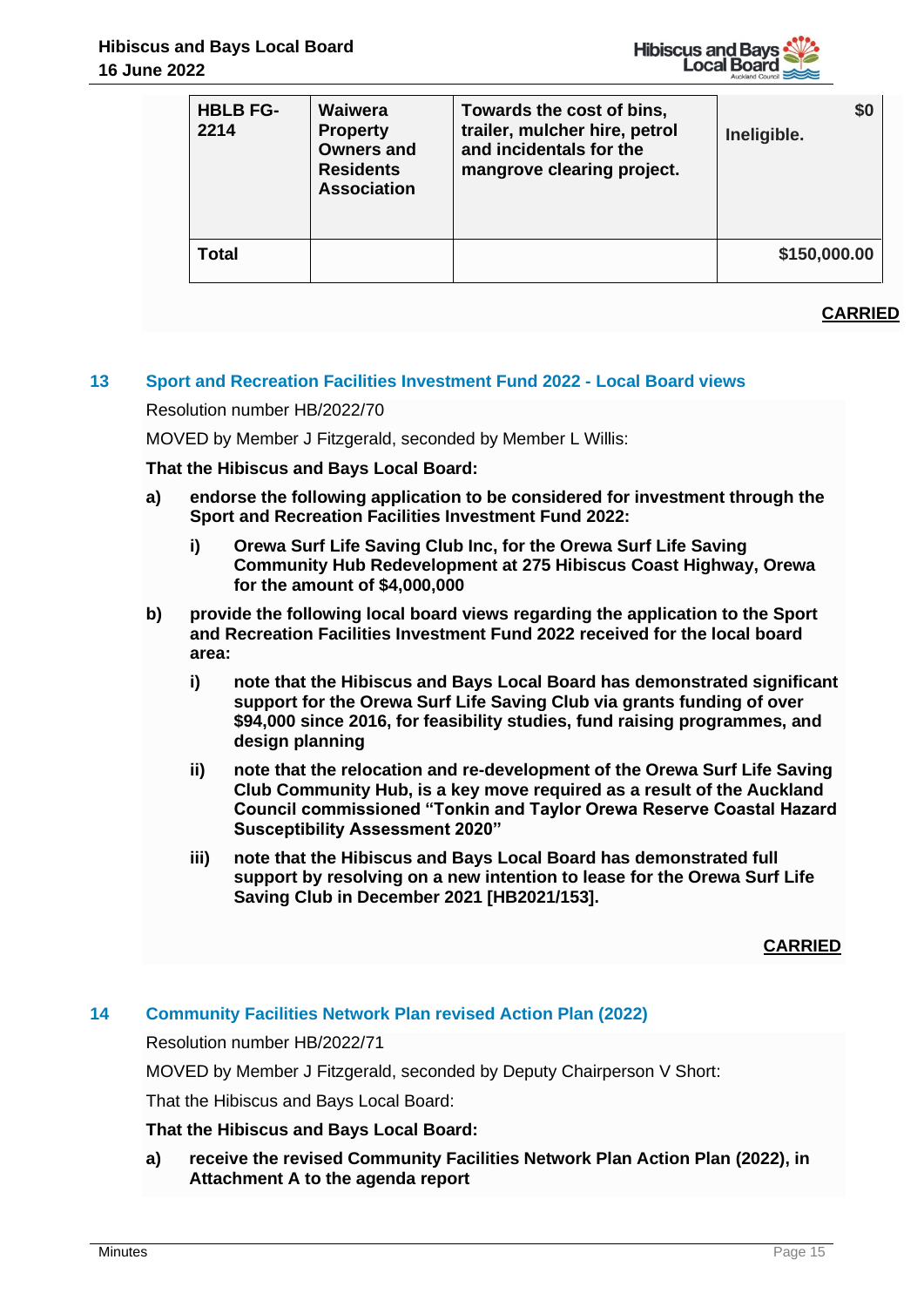- **b) note Key Issue 4 in the Long-term Plan 2021-2031 that sets a direction for community services to be delivered differently and with less reliance on delivery through council facilities**
- **c) request an investigation report to be provided to local boards outlining the risks and practicalities involved in enacting the new direction under Key Issue 4 in the Long-term Plan 2021-2031, including mitigations planning in the event that a community partnership ends prematurely, how new performance indicators would be negotiated, and how differences between local communities would be accommodated given that this is a regionally designed strategy**
- **d) note the decision of the Governing Body to allocate increased local board decision-making over local community services [GB/2021/137] and the need for high quality information, analysis and advice for local boards to consider appropriate service levels for their communities in the future**
- **e) note action 162 in the Community Facilities Action Plan (2022), which currently states "investigate how to approach local and regional planning for community services taking into account delegated decision making" is not currently programmed**
- **f) request wording in action 162 be amended to "allocated" decision making rather than "delegated" decision making, the description further clarified to ensure the focus is on providing information and advice to local boards on community service needs and priorities in local areas, and request this action be prioritised so the information is available in time for local board plan development in 2023**
- **g) request that each action in the Communities Facilities Action Plan (2022) clarifies the respective governance role of local boards and the Governing Body, so staff and the public understand the shared governance responsibilities in council facilities and community services provision**
- **h) request the Community Facilities Network Plan, which sets the strategic direction for the Action Plan, be reviewed from a first principles basis to incorporate significant strategic shifts in council policy and planning since 2015 in areas such as shared governance, Māori outcomes, climate action, improving equity of access, and funding of community services.**

# **CARRIED**

## **15 Local board feedback on Auckland's draft Parking Strategy (2022)**

Resolution number HB/2022/72

MOVED by Member J Fitzgerald, seconded by Member L Willis:

**That the Hibiscus and Bays Local Board:**

- **i) provides the following views with consideration given to local board community feedback on Auckland's draft Parking Strategy (2022):**
- **j) request that any future parking studies resulting from this policy give consideration to a balanced and holistic approach to providing for all modes of transport, including walking, cycling, micro-mobility and accessibility to public transport, and that such studies are not purely focussed on a solution for vehicle traffic or the removal of parking**
- **k) note that consideration must be given for the wider impact outside of the Tier One, Two and Three roads identified in the plan, as changes to parking status**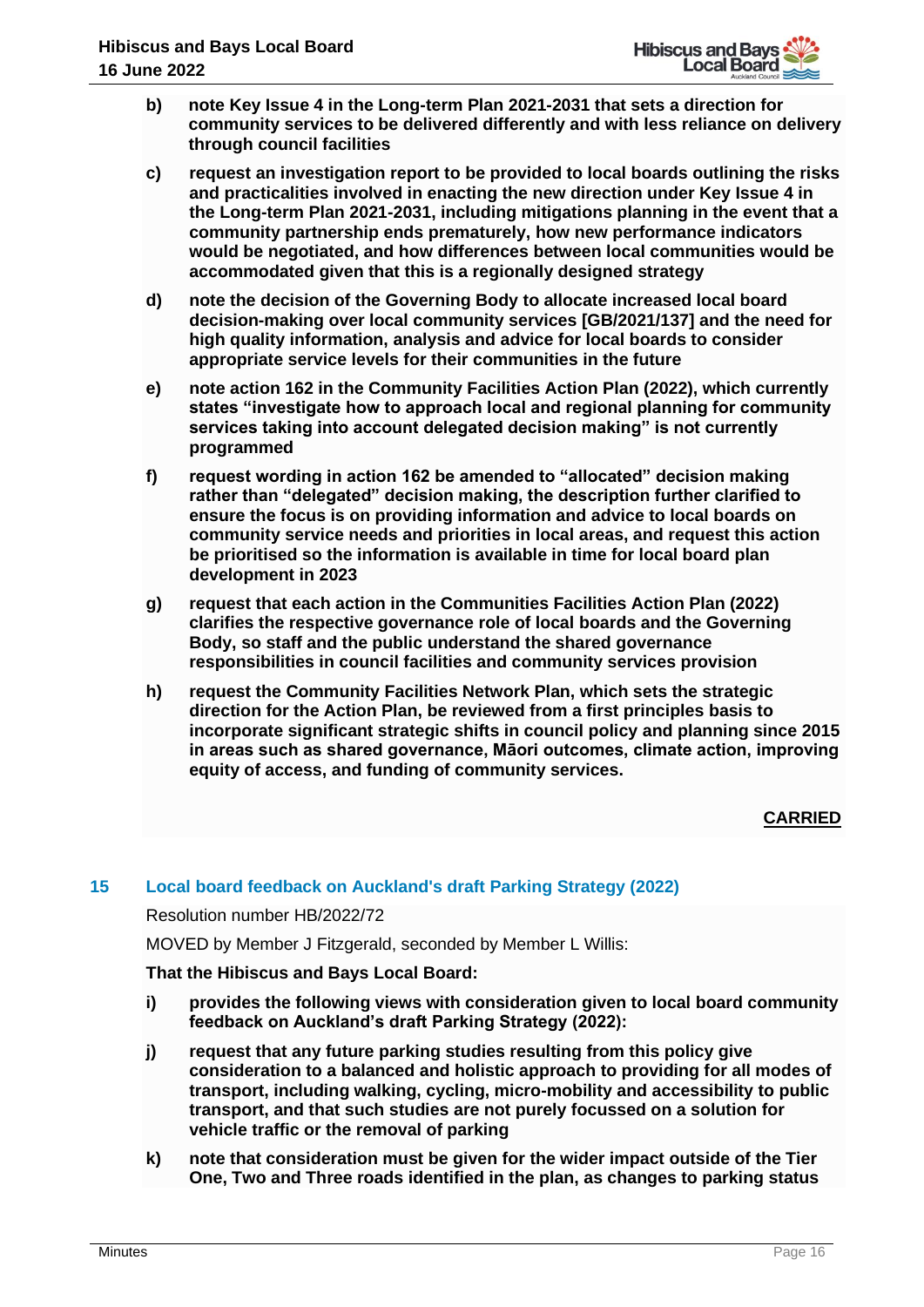**may not eliminate on-street parking, but move on-street parking to side roads, creating new congestion areas**

- **l) request any future changes to parking include adequate funding to support active transport modes, such as walking, cycling, micro-mobility, and that this is designed to connect with public transport**
- **m) note that engagement and communication from Auckland Transport needs to be improved to educate all communities and businesses who are subject to change and recommend that this engagement starts early in the proposal, allowing the community and businesses to understand the trade-offs that may be needed, and to be part of designing solutions**
- **n) note that to support the parking strategy, there is a need for improved public transport services offering suitable connectivity to sports activities, clubs, and community facilities to accommodate the high ratio of seniors and young families within the Hibiscus and Bays Local Board area**
- **o) strongly disagree with the park and ride management policy which would see parking 'priced and managed in recognition of their role as a premium product and to ensure utilisation is targeted to those without travel choices'**
- **p) note that any move to introduce pricing management at park and ride facilities would put in potential jeopardy a system that works to significantly reduce car use at peak hours, particularly on the Auckland Harbour Bridge**
- **q) support Auckland Council's continued efforts to strongly advocate to Government to re-introduce minimum parking standards'**

# **.CARRIED**

# **Precedence of Business**

Resolution number HB/2022/73

MOVED by Deputy Chairperson V Short, seconded by Chairperson G Brown:

## **That the Hibiscus and Bays Local Board:**

**a) agree that Item 17: Local board feedback on proposed supporting plan changes to accompany the Medium Density Residential Standards and National Policy Statement on Urban Development plan change be accorded precedence at this time.**

## **CARRIED**

## **17 Local board feedback on proposed supporting plan changes to accompany the Medium Density Residential Standards and National Policy Statement on Urban Development plan change**

Resolution number HB/2022/74

MOVED by Member J Fitzgerald, seconded by Member L Willis:

**That the Hibiscus and Bays Local Board:**

**a) request that Auckland Council advocate to Government to bring back minimum parking requirements for developments unless it can be proven that public transport is readily available in the area**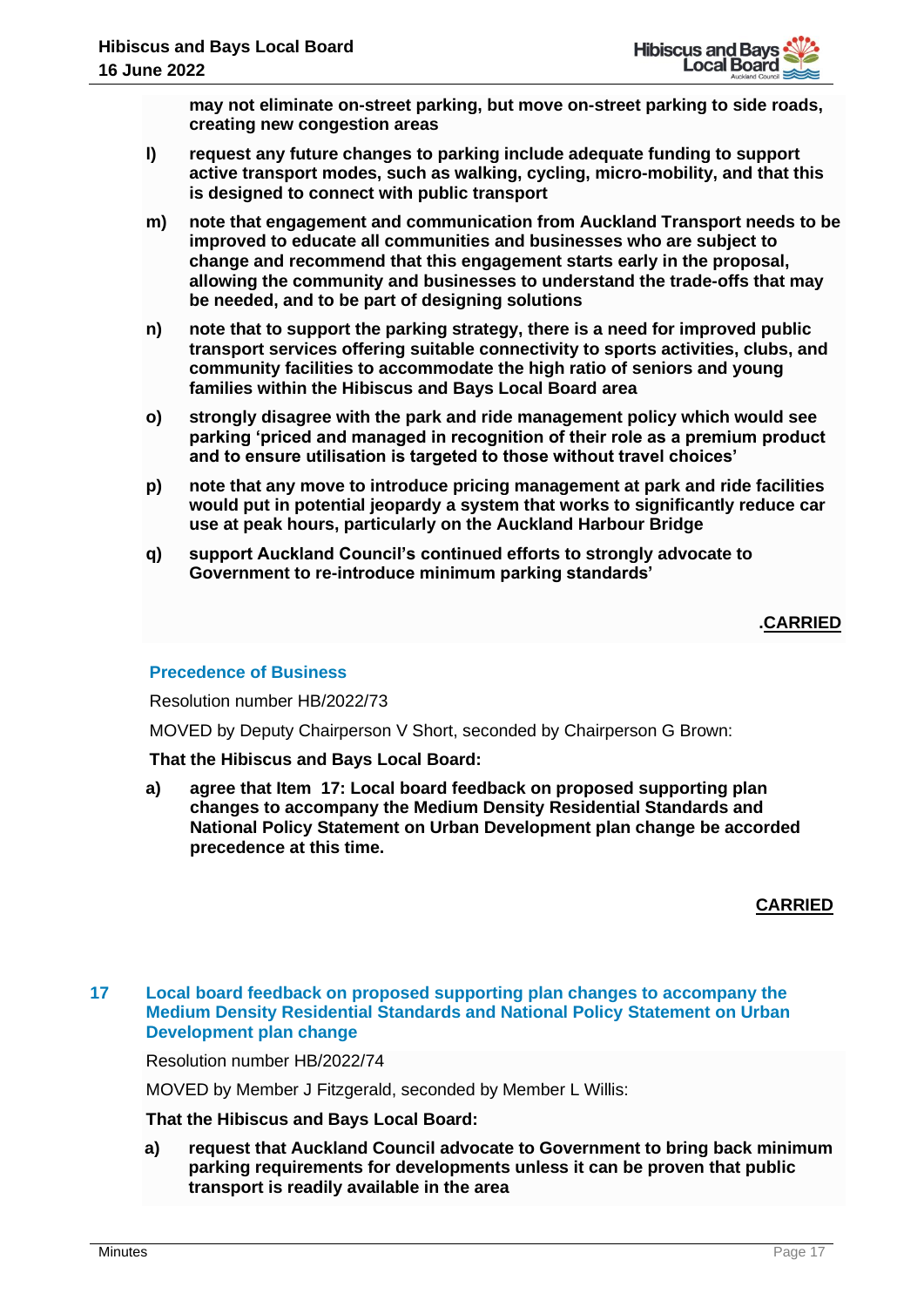- **b) request that Auckland Council review and consider proposed plan change provisions for onsite loading and unloading and other heavy vehicle provisions, including utility and emergency services, to avoid any adverse impacts on the health and safety of workers and the general public**
- **c) the local board has no feedback on the listing of Notable trees - Schedule 10**
- **d) the local board has no feedback on Historic heritage - Schedule 14**
- **e) express concern for the removal of requirements for open space or minimum parking under the National Policy Statement – Urban Development, and request options for developers to apply best practice for open space, and pedestrian access that meets universal design guidelines should be strongly encouraged**
- **f) express concern that the pressures of increased and unplanned development places on infrastructure is of serious concern to communities and is likely to result in future frustration without adequate consideration from central government of new sources of funding for Auckland Council and its Council-Controlled Organisations to meet demand from new housing**
- **g) note that the principles of sunlight, shading on neighbouring properties should be required and considered with any development application**

**CARRIED**

**16 Local board feedback on the council's preliminary response to the National Policy Statement on Urban Development 2020 and the Resource Management (Enabling Housing Supply and Other Matters) Amendment Act 2021**

Resolution number HB/2022/75

MOVED by Deputy Chairperson V Short, seconded by Member L Willis:

**That the Hibiscus and Bays Local Board:**

- **a) note the council's preliminary response to the National Policy Statement on Urban Development 2020 and the Resource Management (Enabling Housing Supply and Other Matters) Amendment Act 2021 as set out in attachment A to the agenda report**
- **b) note the feedback received from Aucklanders on the council's preliminary response during the three-week public consultation in April and May 2022 as set out in attachment B to the agenda report**
- **c) provide the following local board views to the Auckland Council's preliminary response, to be considered by the Planning Committee in preparation of the proposed intensification plan change for notification in August 2022**
	- **i) note that there was limited support for this proposal in the Hibiscus and Bays Local Board area**
	- **ii) request that tools and education to inform the community of what is a "permitted activity" are provided with some urgency upon adoption of this plan change**
- **d) express concern that the removal of requirements for open space or minimum parking under the National Policy Statement – Urban Development, and request options for developers to apply best practice for open space, and pedestrian access that meets universal design guidelines should be strongly encouraged**
- **e) express concern that the pressures of increased and unplanned development places on infrastructure are of serious concern to communities and are likely to result in future frustration without adequate consideration from central**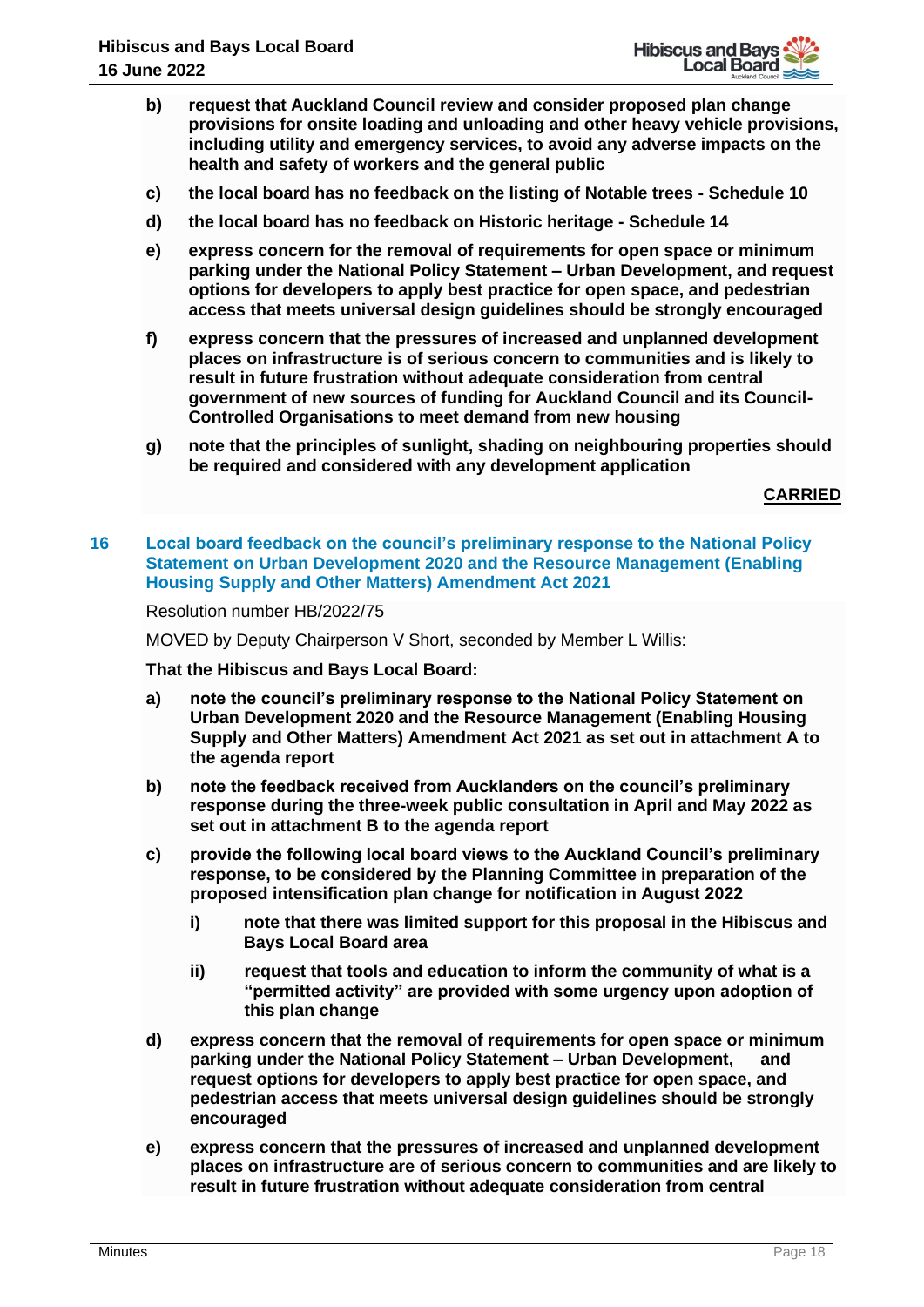**government of new sources of funding for Auckland Council and its Council Controlled Organisations to meet demand from new housing**

**f) request the consideration of the principles of access to sunlight and shading on neighbouring properties in respect of any development application provisions.**

**CARRIED**

# **18 Auckland Council's Quarterly Performance Report: Hibiscus and Bays Local Board for quarter three 2021/2022**

Resolution number HB/2022/76

MOVED by Deputy Chairperson V Short, seconded by Member J Fitzgerald:

## **That the Hibiscus and Bays Local Board:**

**a) receive the performance report for quarter three ending 31 December 2021.**

## **CARRIED**

## **19 Naming of One New Public Road and Two Private Roads in the New Subdivision at 40A Scott Road, Stanmore Bay**

Resolution number HB/2022/77

MOVED by Member J Fitzgerald, seconded by Deputy Chairperson V Short:

**That the Hibiscus and Bays Local Board:**

- **a) approve the following road names in the subdivision being undertaken by New Zealand Highland Development Limited at 40A Scott Road Stanmore Bay in accordance with section 319(1)(j) of the Local Government Act 1974, as referenced in Attachments A and B to the agenda report**
	- **i) Pāmu Wēra Drive for Public Road 1**
	- **ii) Whenuateitei Crescent for Private Road 2**
	- **iii) Hau Tapu Loop for Private Road 3**

## **CARRIED**

#### **20 Members' Reports**

Resolution number HB/2022/78

MOVED by Member G Holmes, seconded by Chairperson G Brown:

#### **That the Hibiscus and Bays Local Board:**

**a) receive the reports from deputy chairperson V Short and local board member A Dunn.**

## **CARRIED**